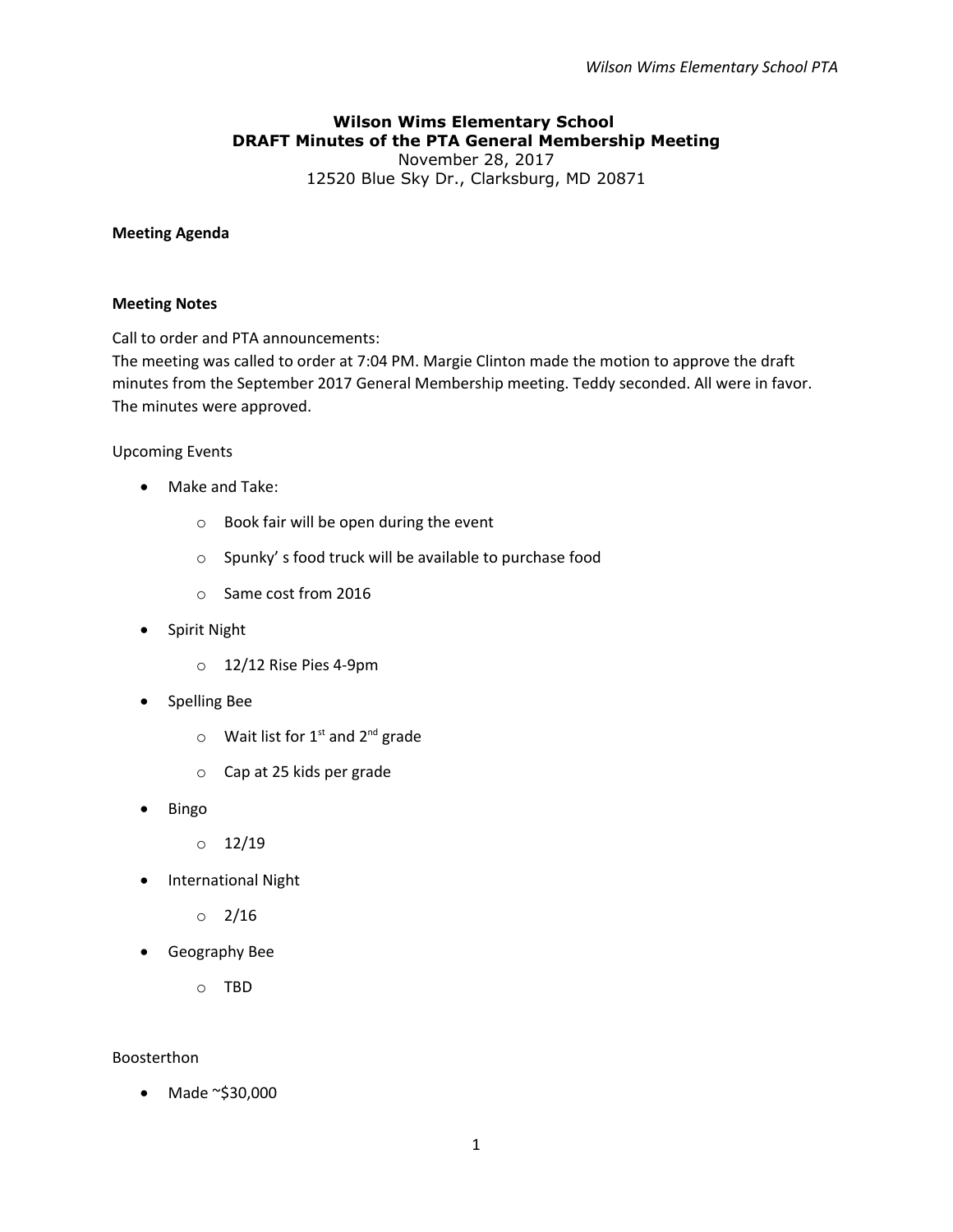- 780 pledges
- Top student had over \$1000 pledges

## Treasurer Report:

- Increase budget because we made more than anticipated from Boosterthon
- Boosterthon gave us all of the money, we had to pay them their fees and we had not budgeted to pay their fees
- Increase teacher stipend (line 66) to \$10,000
- Increase line 55 for Geography Bee

Su motions to approve new budget. Teddy seconded. Approved.

## Delegates

- Rights to protect undocumented children passed. More information on mccpta website
- Advocacy MCPS share of MD education budget
- CIP approved
- Starting boundary study on CV #2

### Dr. Wade

- Gates installed for portables safety
- Grandparents day 400 attendees
- Boosterthon: A little overwhelming but teachers were engaged
- Veterans Day: School pledge and kids outside under flag
- 2<sup>nd</sup> grade in-view testing: new students, identify GT, reading and math, parent survey

### Margie

- **•** Directories
	- o No print next year
- No questions